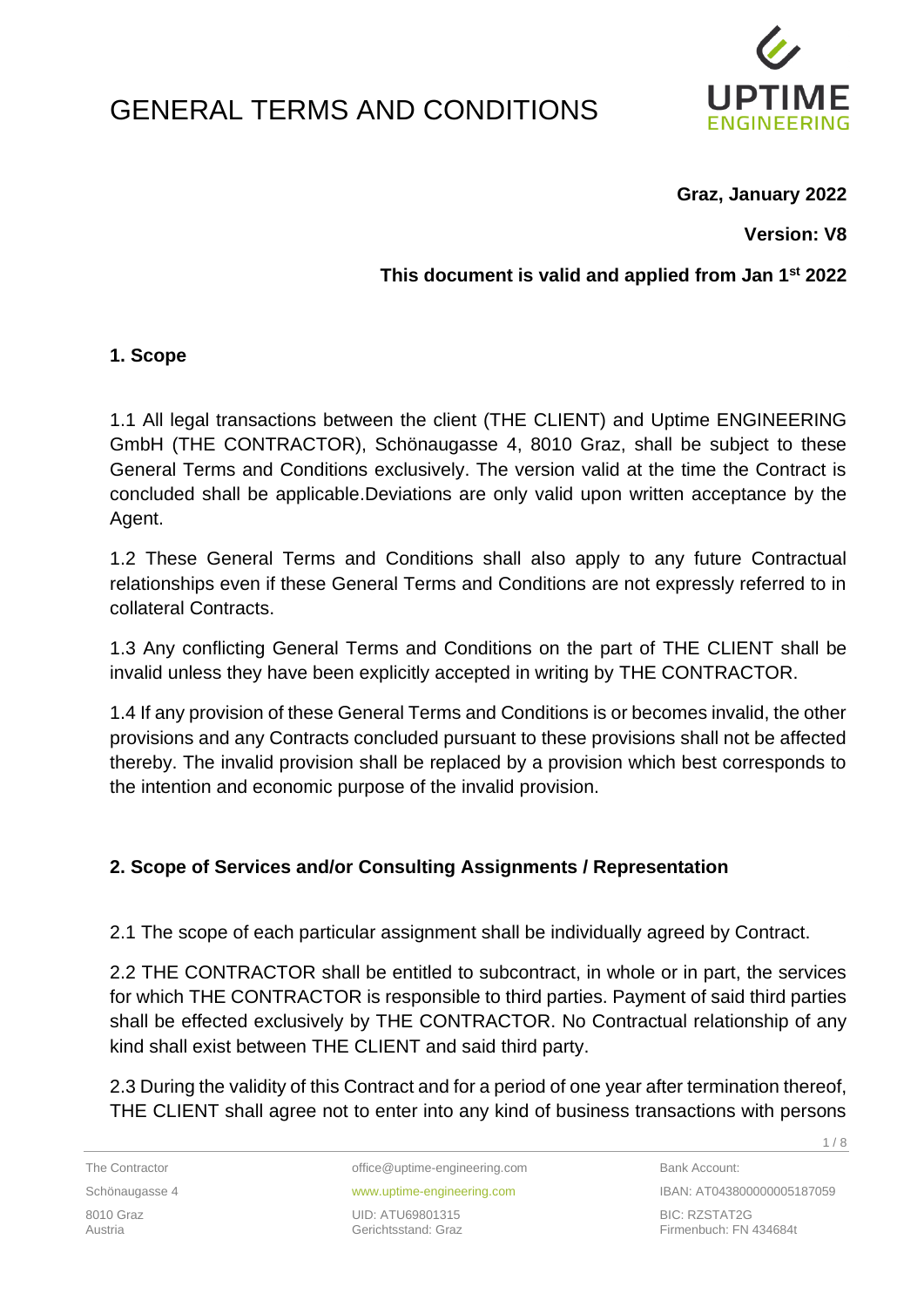

or organizations THE CONTRACTOR employs to perform its Contractual duties. In particular, THE CLIENT shall not employ said persons or organizations to render consulting services the same or similar to those offered by THE CONTRACTOR .

## **3. Principal's Obligation to Provide Information / Declaration of Completeness**

3.1 THE CLIENT shall ensure that during the performance of the service and/or consulting assignment, organizational conditions in THE CLIENT's place of business allow the service and/or consulting process to proceed in a timely and undisturbed manner.

3.2 THE CLIENT shall also inform THE CONTRACTOR in detail about correlated, previously conducted and/or currently active projects.

3.3 THE CLIENT shall, in a timely manner and without special request on the part of THE CONTRACTOR, provide THE CONTRACTOR with all documents necessary to fulfil and perform the service and/or consulting assignment and shall inform THE CONTRACTOR of all activities and conditions pertinent to the performance of the service and/or consulting assignment. This includes all documents, activities and conditions that become known or available during the performance of the service and/or consulting assignment.

3.4 THE CLIENT shall ensure that all employees as well as any employee representation provided by law, if established, are informed of THE CONTRACTOR 's activities prior to the commencement of the assignment.

#### **4. Maintenance of Independence**

4.1 The Contracting parties shall be committed to mutual loyalty.

4.2 The Contracting parties shall be obligated to take all necessary measures to ensure that the independence of all persons working for THE CONTRACTOR and of any third parties employed by THE CONTRACTO is not jeopardized. This includes that during the Contract period and for one year after termination thereof no employment offer shall be made by THE CLIENT to said persons and no assignments on their own account shall be accepted by THE CLIENT.

#### **5. Reporting / Obligation to Report**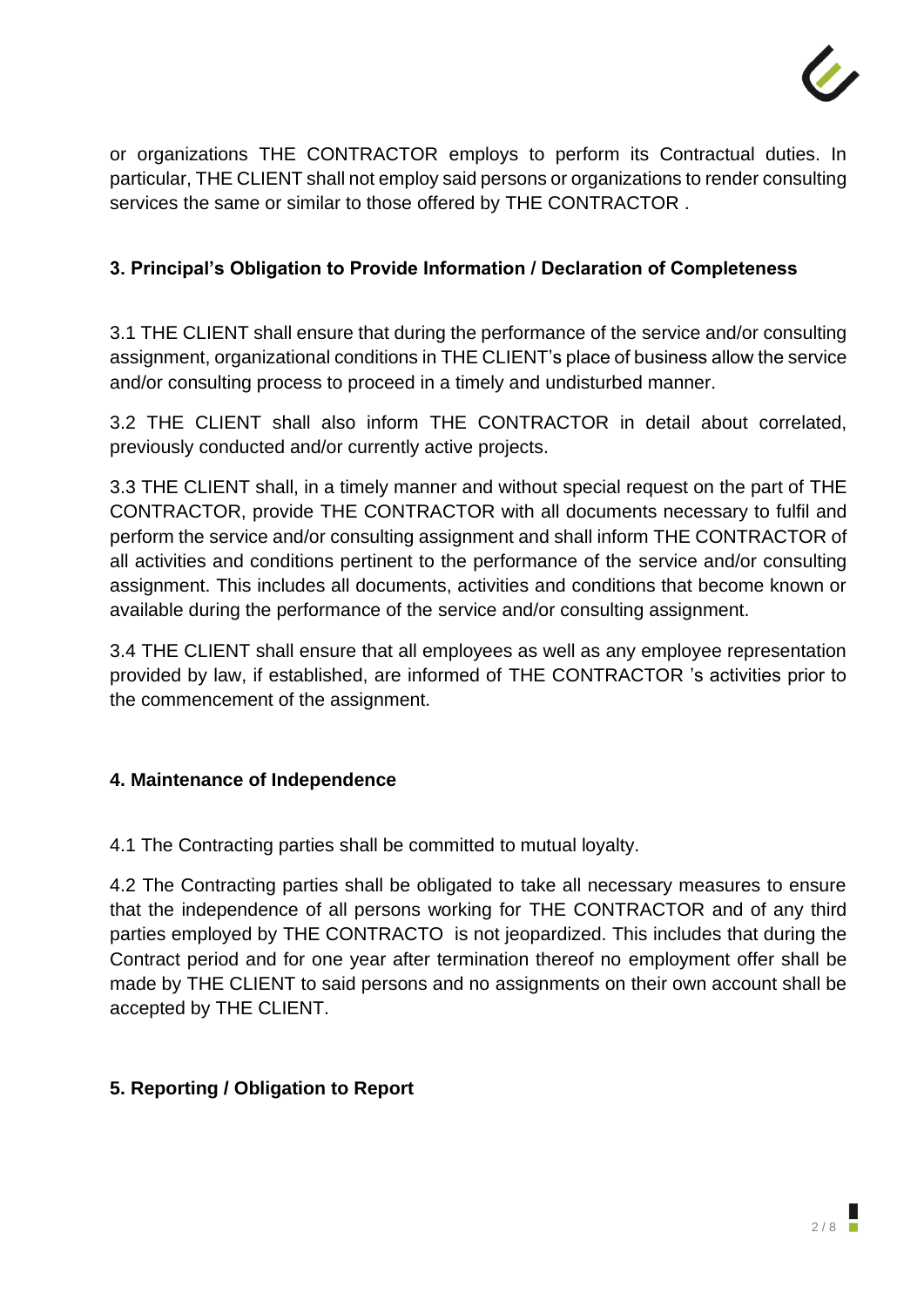

5.1 THE CONTRACTOR shall be obligated to report to THE CLIENT on the progress of services performed by persons working for it and any third parties employed by THE CONTRACTOR.

5.2 If contractually agreed THE CONTRACTOR shall deliver the final report in a timely manner, i.e. depending on the type of assignment, four to eight weeks after completion of the assignment.

5.3 THE CONTRACTOR shall not be bound by directives while performing the agreed service and shall be free to act at its discretion and under its own responsibility. THE CONTRACTOR shall not be required to work in a particular place or to keep particular working hours.

## **6. Protection of Intellectual Property**

6.1 All technical information, which is shared by one of the Parties before or after signature of the contract remains the exclusive property of the Party, which is handing over said information to the other Party.

6.2 THE CONTRACTOR shall retain all copyrights to any work done by it and by persons working for THE CONTRACTOR and by third parties employed by it (including but not limited to tenders, reports, analyses, expert opinions, organization charts, programmes, performance descriptions, drafts, calculations, drawings, data media, etc.).

6.3 During the Contract period and after termination thereof, THE CLIENT may use these materials exclusively for the purposes described under the Contract. Therefore, THE CLIENT shall not be entitled to distribute these materials without the explicit written consent of THE CONTRACTOR.

6.4 Any violation of this provision by THE CLIENT shall entitle THE CONTRACTOR to prematurely terminate the Contract and to enforce other legal claims, in particular for restraint and/or damages.

6.5 Subject to §§ 6.1 to 6.3, THE CLIENT, after fulfilment of his payment obligations regulated in the respective order, receives

a) non-exclusive right of use to the ideas, know-how and inventions of THE CONTRACTOR referred to in §§ 6.1 and 6.2, whether patented or not, for all applications covered by the respective order, but for no other purposes, and

b) a right of use to the results and the documentation of the respective order, whereby THE CLIENT must treat the project documentation, received from the contractor, as confidential information.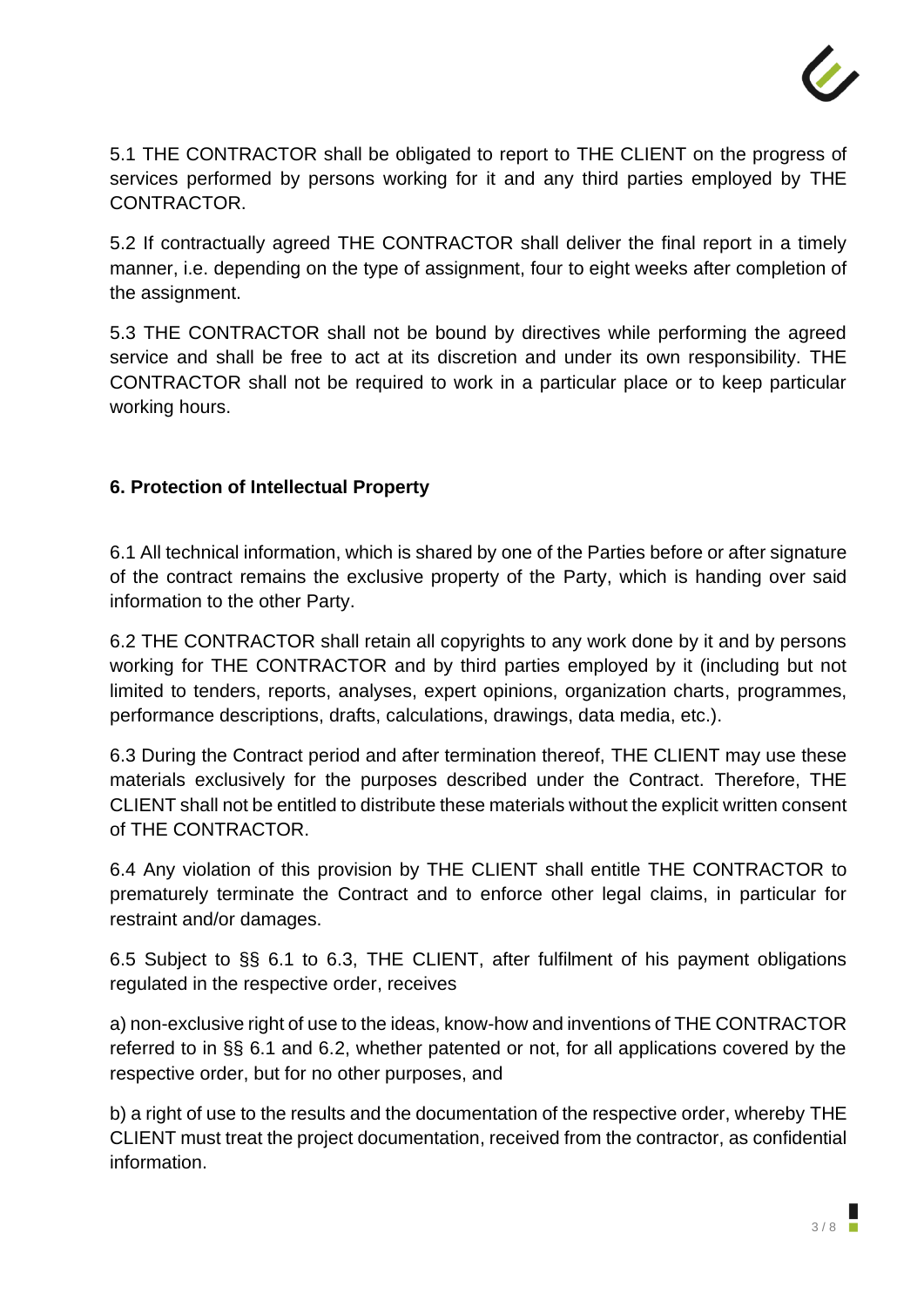

# **7. Property rights of third parties**

7.1 The Contractor shall endeavour to ensure that the order results do not infringe any property rights of third parties.

7.2 Should the appropriate use of an order result lead to a claim arising from an (alleged) infringement of a third-party property right, THE CLIENT shall notify the Contractor immediately in writing. In this case, the Contractor shall provide THE CLIENT with appropriate support in defending against such claims. Should the use of an order result actually infringe a valid property right of a third party, the Contractor shall endeavour to:

modify the order result in such a way that it no longer infringes any property right, or

obtain a license from the owner of the property right.

The aforementioned obligations of the Contractor are limited to a total amount of 10% of the respective order amount and require the assertion of the claim within the period in accordance with the respective warranty period.

7.3 In any case, the Contractor shall not be responsible for any settlements or agreements between THE CLIENT and third parties that have been reached without the written consent of the Contractor. Likewise, the Contractor shall not be responsible for the consequences of an infringement of combination or process patents relating to the use of the order result in connection with other goods/services not originating from the Contractor. This paragraph contains the entire responsibility of the contractor for infringements of property rights. The contractor is in no way liable for

a) consequential damages resulting from an infringement of property rights,

b) litigation and/or other representation costs incurred by THE CLIENT, or

c) damages awarded to third parties in court.

#### **8. Warranty**

8.1 The Contractor guarantees to carry out the order in a professional and competent manner, in accordance with the state of the art, in compliance with Austrian laws, standards and regulations. The documentation created as part of an order complies with the existing standard standards for comparable projects in the consulting and IT industry.

8.2 THE CLIENT shall check the results of the order upon receipt and shall notify the Contractor in writing of any defects within a reasonable period of time, but not exceeding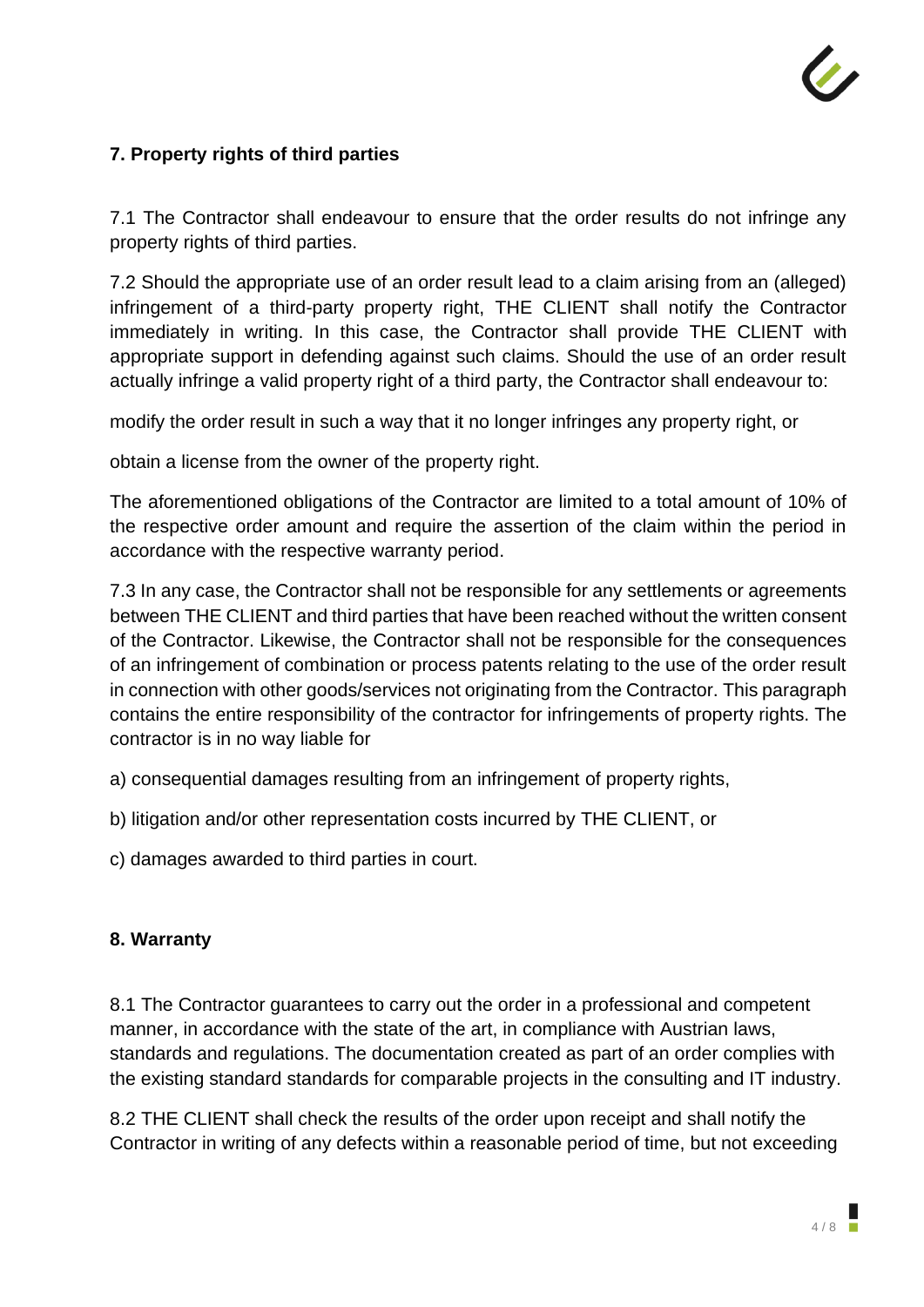

ten (10) working days. If this obligation is not complied with, the warranty claims will be lost.

8.3 In the event of defective order results (including incomplete or incorrect documentation), the Contractor shall remedy such defects within a reasonable period of time (complete or correct the documentation).

8.4 The Contractor's warranty obligation is limited to the obligations defined in this paragraph and replaces all other assurances and warranties, whether expressed or implied. The contractor is not liable for any further or consequential damages that are due to defective results, unless the Contractor is responsible for intent or gross negligence.

8.5 The warranty period is six months after the respective service has been provided.

# **9 Performance of contract**

The order is fulfilled after

(a) handing over the relevant reports and documentation containing the results of the contract in question; and

b) full payment by THE CLIENT in accordance with § 13.

#### **10. Liability**

10.1 THE CONTRACTOR shall be liable to THE CLIENT for damages - with the exception of personal injury - only to the extent that these are the result of serious fault due to intention or gross negligence. Correspondingly, this also applies to damages resulting from third parties employed by THE CONTRACTOR.

Any liability of THE CONTRACTOR for indirect damage or for costs of consequential damage, including loss of profit, recall, loss of availability are explicitly excluded.

10.2 Any claim for damages on the part of THE CLIENT may only be enforced by law within six months after those entitled to assert a claim have gained knowledge of the damage and the liable party, but not later than one year after the finalization and delivery of work or services as agreed by Contract, upon which the claim is based.

10.3 THE CLIENT shall furnish evidence of THE CONTRACTOR 's fault.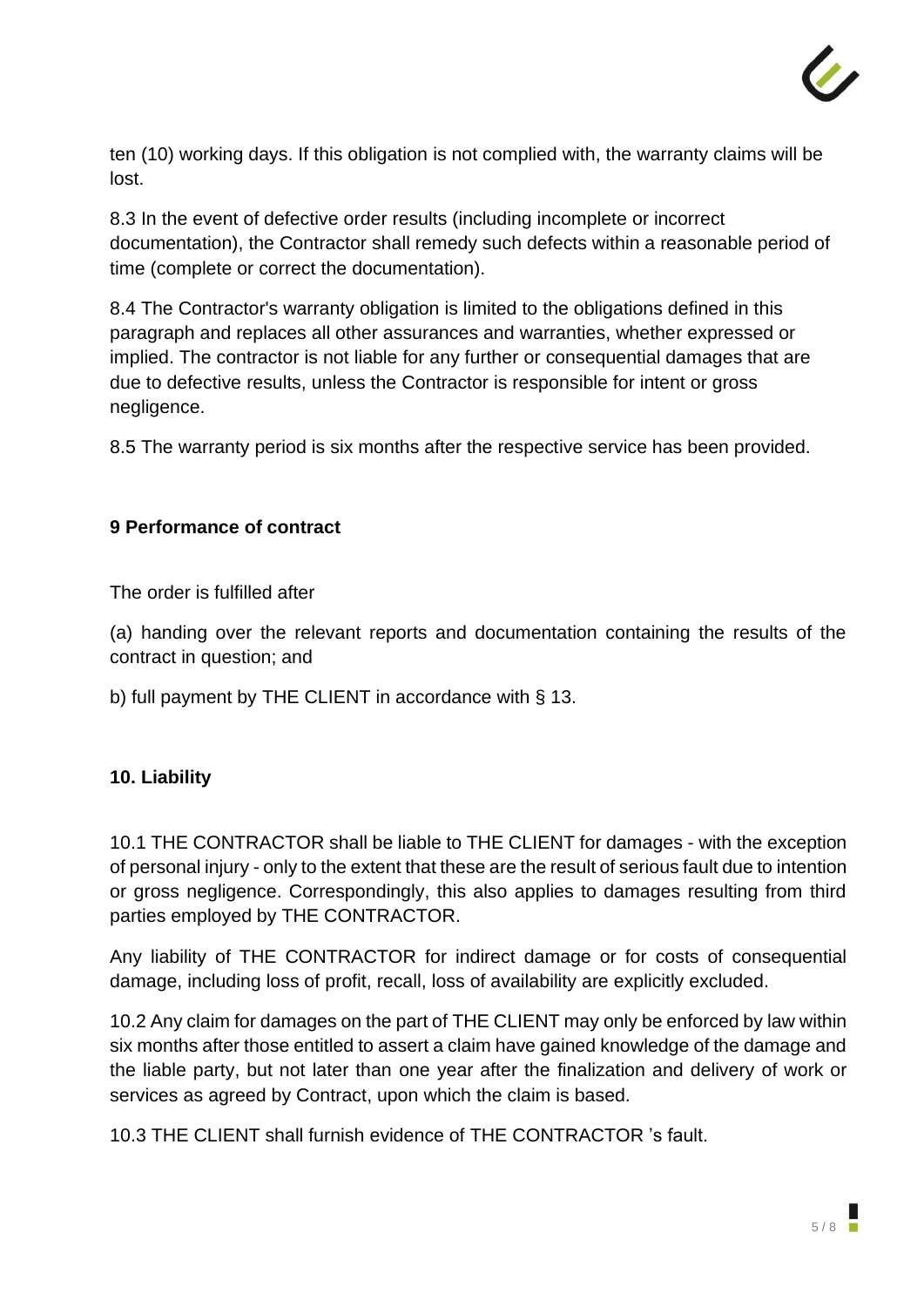

10.4 If THE CONTRACTOR performs the required services with the help of third parties, any warranty claims and claims for damages which arise against the third party shall be passed on to THE CLIENT. In this case, THE CLIENT shall primarily refer to the third party.

10.5 The Contractor shall not be subject to any obligations arising from claims arising from strict liability and shall be indemnified and held harmless by the Customer with regard to all damages and costs associated with any product liability claim that the Contractor may incur as a result.

#### **11 Force majeure**

In the event that the Contractor or one of its subcontractors becomes a victim of force majeure or an event beyond the control of the Contractor or its subcontractors, such as war, natural events, interventions and prohibitions on the part of the government, lack of energy and raw materials, strikes, civil unrest, transport damage or delay, etc., the Contractor is entitled to extend the agreed delivery time accordingly, provided that the Contractor shall inform THE CLIENT in writing within fourteen (14) days of such an event.

## **12 Confidentiality / Data protection**

12.1 The contractor undertakes to maintain the secrecy of the business and trade secrets that come to his knowledge in the course of order processing.

12.2 The Contractor is released from secrecy vis-à-vis any subcontractors and companies affiliated with the Contractor (these are those in which the Contractor or its holding company, directly or indirectly, holds at least 50% of the shares) which it uses for order processing. However, he must completely transfer the duty of secrecy to the aforementioned and is liable for their violation of the confidentiality obligation as well as for his own violation.

12.3 The confidentiality obligation continues beyond the end of the respective order for a period of three (3) years.

12.4 The contractor is entitled to process personal data entrusted to him within the scope of the purpose of the respective order. THE CLIENT warrants to the contractor that all necessary measures have been taken, in particular those within the meaning of the Data Protection Act, such as declarations of consent of the persons concerned.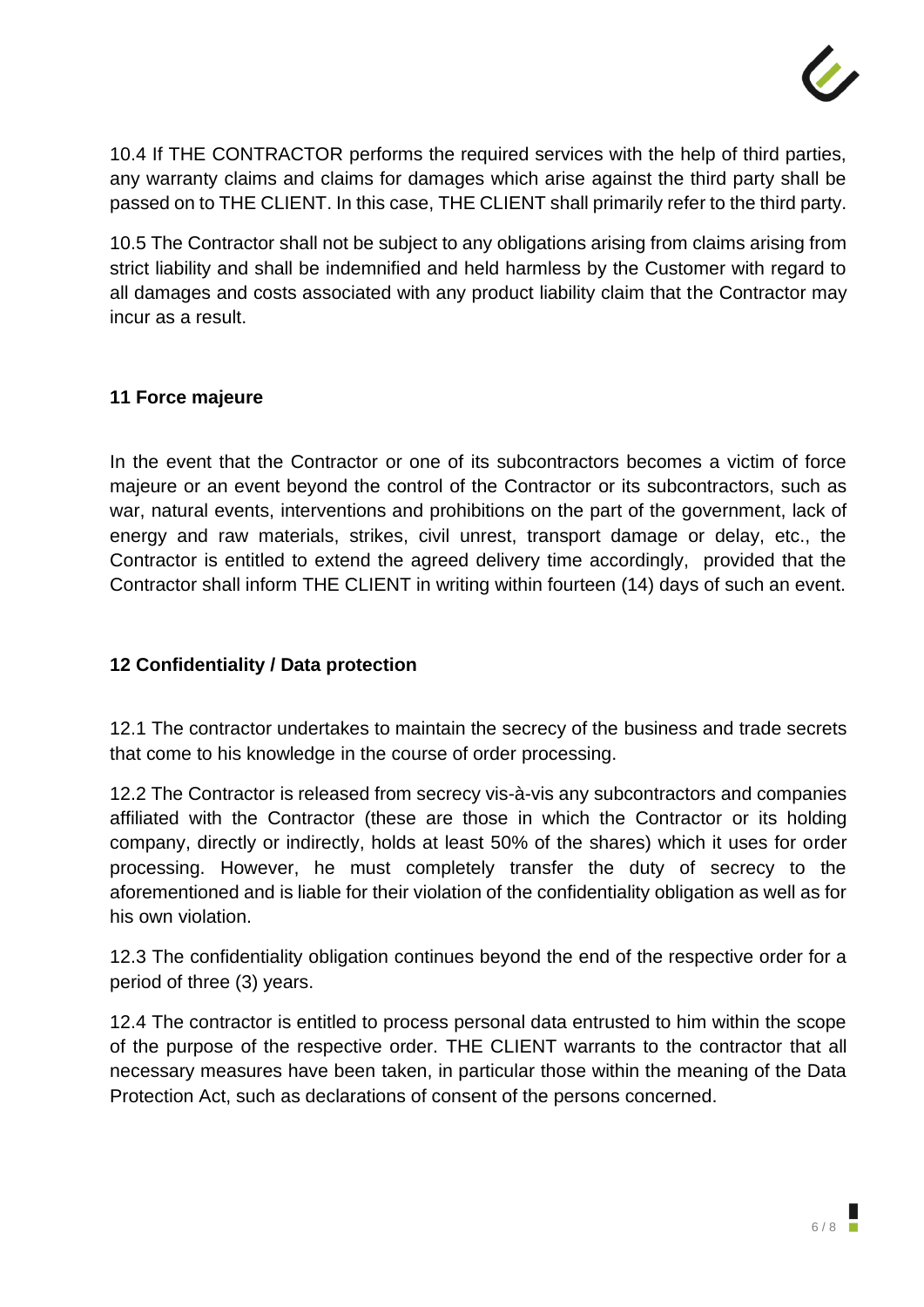

#### **13. Remuneration**

13.1 After completion of the services agreed upon, THE CONTRACTOR shall receive remuneration agreed upon in advance between THE CONTRACTOR and THE CLIENT. THE CONTRACTOR shall be entitled to render intermediate accounts and to demand payment on account as required by the progress of the work.

13.2 11.1 THE CLIENT agrees explicitly to accept invoices transmitted electronically by THE CONTRACTOR.

13.3 Any cash expenditures, expenses, travel expenses, etc. shall be reimbursed to THE CONTRACTOR by THE CLIENT separately, upon approval by THE CLIENT of the appropriate receipts.

13.4 In the event that the work agreed upon is not completed due to reasons attributable to THE CLIENT, or due to a premature termination of Contract by THE CONTRACTOR for good cause, THE CONTRACTOR shall be entitled to claim payment for the work completed till that date of the remuneration agreed upon, less expenses not incurred. In the event that an hourly fee had been agreed upon, THE CLIENT shall pay for the number of hours expected to be required for the entire Contracted assignment, less expenses not incurred. Expenses not incurred shall be calculated as a lump sum consisting of 30% of the fee required for those services that THE CONTRACTOR did not perform by the date of termination of the agreement.

13.5 The customer is not entitled to withhold or offset payments due to warranty or other counterclaims.

13.6 In the event of default of payment, the Contractor may:

a) postpone the fulfilment of one's own obligations until the payments due have been made

b) invoice the total outstanding payments (loss of deadline)

c) from the due date, charge default interest at the rate of 8% above the respective base interest rate (main refinancing operations) of the European Central Bank

d) in the event of non-compliance with a reasonable grace period, withdraw from the corresponding order as well as optionally from other outstanding orders.

This shall not affect the assertion of further claims resulting from non-payment.

#### **14. Early termination of the contract**